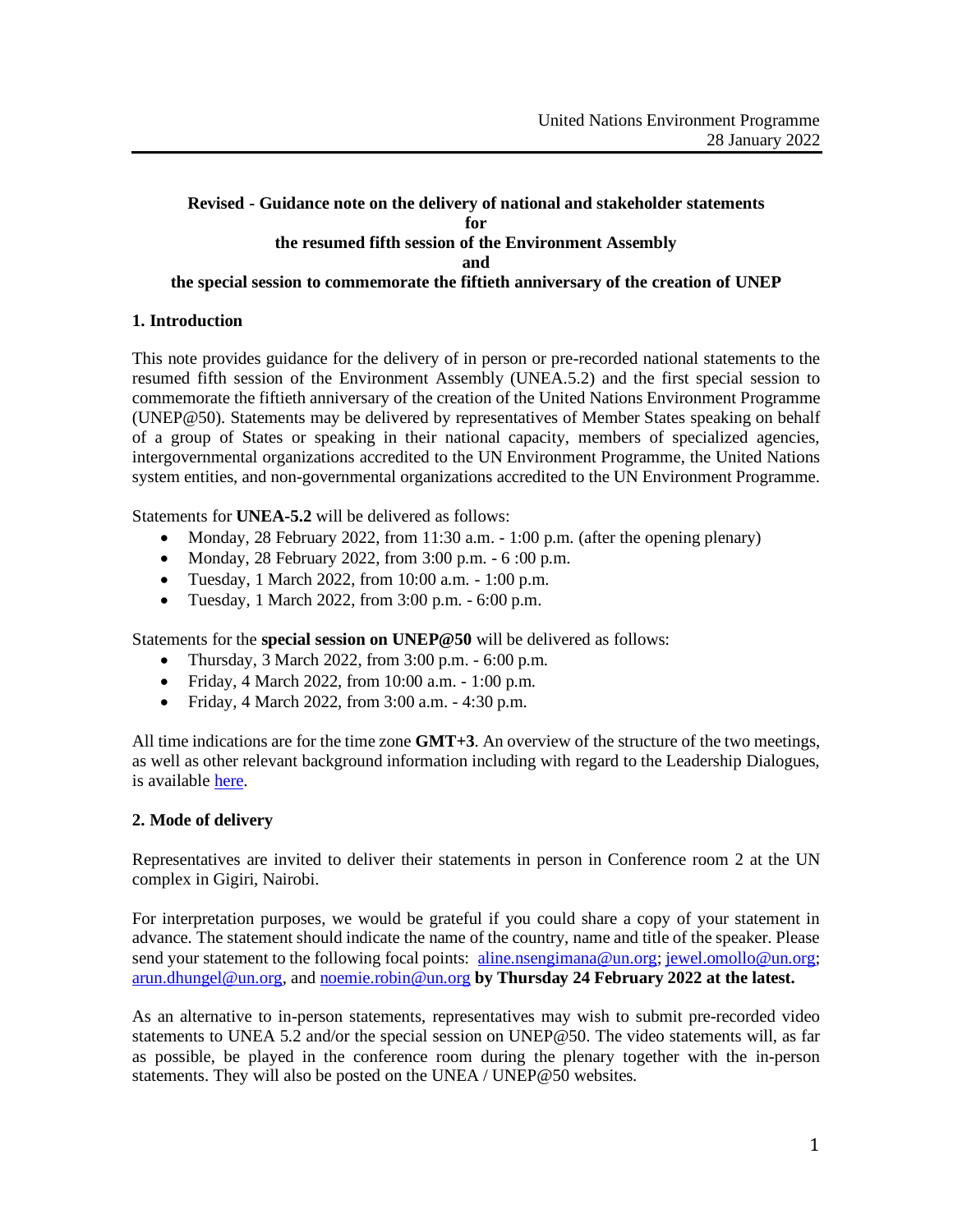Video statements should be sent by email to the Secretariat [\(unep-sgb@un.org\)](mailto:unep-sgb@un.org) by **Thursday, 17 February 2022, at the latest**. For interpretation purposes, pre-recorded messages should be accompanied by a written script of the video. Video statements received after this date may not be aired in plenary at the sessions. The videos should be sent to the Secretariat by a link using file sharing software like WeTransfer or DropBox. The format must be in *HD 1920x1080* (file type .mp4 or .mov) and apply "landscape orientation". The subject line in the email with the link should read *"Prerecorded National Statement – COUNTRY NAME".* Further, the file name nomenclature for the video should be: *"COUNTRY NAME – Speakers Name -UNEA 5 – Date",* or *"COUNTRY NAME – Speakers Name – UNEP50 – Date of submission".*

Both modes of delivery will be treated equally in terms of the order of statements, without giving priority to in-person statements.

For practical reasons and in accordance with best practice applied at the UN General Assembly general debate and other high-level meetings, it will **not be possible for representatives to deliver "live" online statements** during the plenary. However, some provisions will be made for live online interventions at the UNEA 5.2 and UNEP@50 Leadership Dialogues (see separate guidance note).

## **3. Duration of interventions**

In order to enable the representatives of all Member States to deliver their statements, interventions may not exceed **three (3) minutes** (approximately 300 words), with the exception of the Chairs of regional and political groups, who will be allotted a speaking time of a maximum of **five (5) minutes**  (approximately 500 words). The speaking time will be strictly adhered to by the Chair of the sessions, including by means of technical devices that remind speakers of the remaining speaking time. Pre-recorded statements will be stopped at the length of 3 minutes.

#### **4. List of speakers and inscription of preferred time slot**

To facilitate the organization of statements, the Secretariat will develop a list of speakers for both UNEA 5.2 and the special session on UNEP@50 which in broad terms will apply the following order of speakers:

- Introductory statements by the United Nations Secretary-General (TBC), the Executive Director of the United Nations Environment Programme and Heads of State and Governments.
- Statements by representatives of Member States speaking on behalf of regional and political groups.
- Statements by representatives of Member States speaking in their national capacity, Observer States and Members of specialized agencies.
- Statements by intergovernmental organizations accredited to the United Nations Environment Programme.
- Statements by the United Nations system entities, including programmes, funds, specialized agencies and regional commissions.
- Statements by non-governmental organizations accredited to the United Nations Environment Programme.

In finalizing the speakers list, Secretariat will give due consideration to indications of preferred time slots for the statements (see box below), adjusted as appropriate for protocol and taking into account existing established practice in order to best accommodate Members States' needs, with emphasis also placed on the principle of "first-come, first-served" in terms of inscription. A provisional list of speakers for both UNEA 5.2 and the special session on UNEP@50 will be made available to all Member States around 22 February 2022, as a basis for possible further adjustments as necessary.